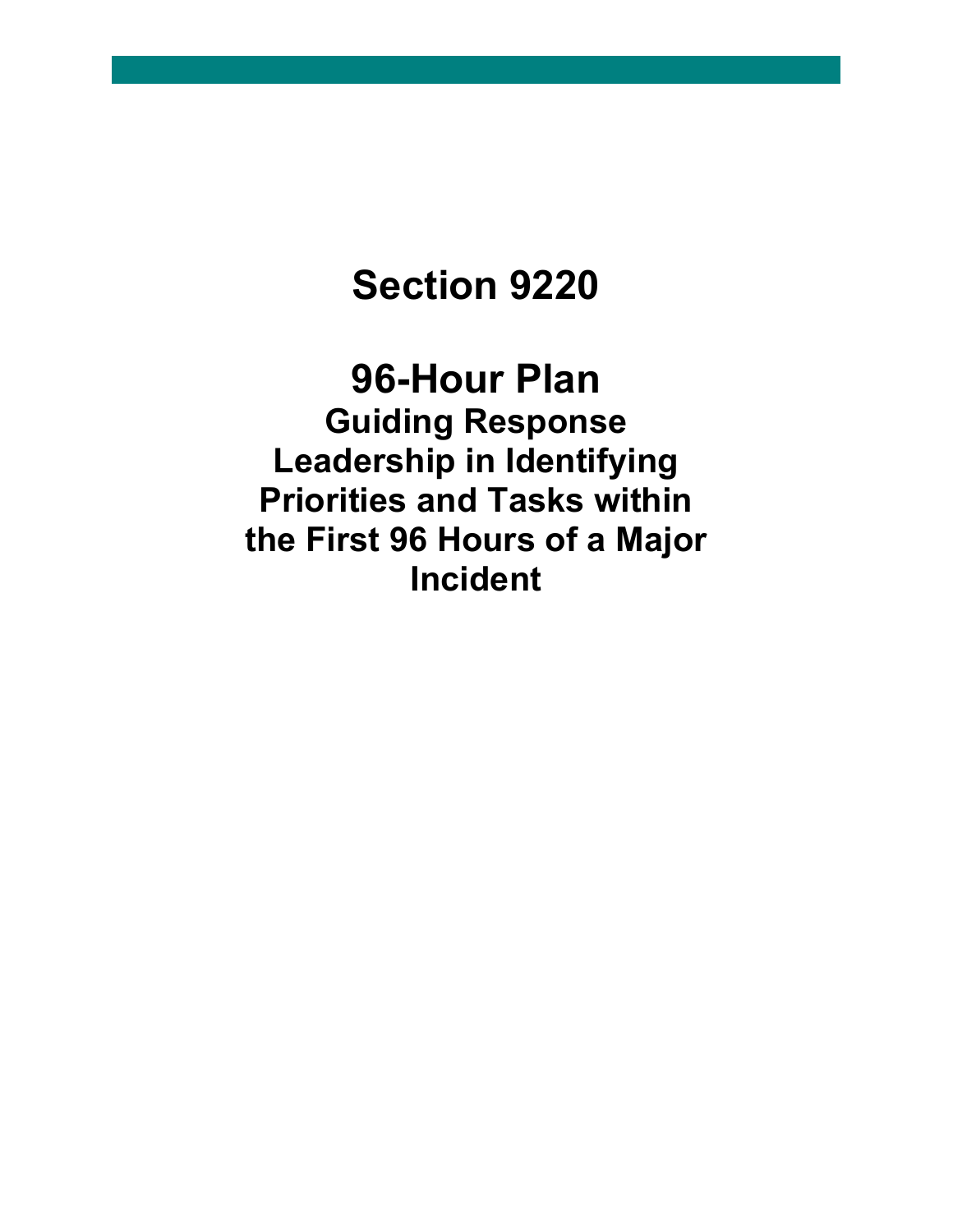

#### **Section Page**

| 9220 |        |                                                                        |  |
|------|--------|------------------------------------------------------------------------|--|
|      | 9220.1 |                                                                        |  |
|      | 9220.2 |                                                                        |  |
|      |        |                                                                        |  |
|      |        |                                                                        |  |
|      |        | Unified Command Has Formed, Is Not Yet Co-Located  9220-3              |  |
|      |        | Unified Command Has Formed, Has Plans and Timeframe to Co-             |  |
|      |        |                                                                        |  |
|      |        | Unified Command Has Joined Together at an Initial Command Post. 9220-5 |  |
|      | 9220.3 |                                                                        |  |
|      | 9220.4 |                                                                        |  |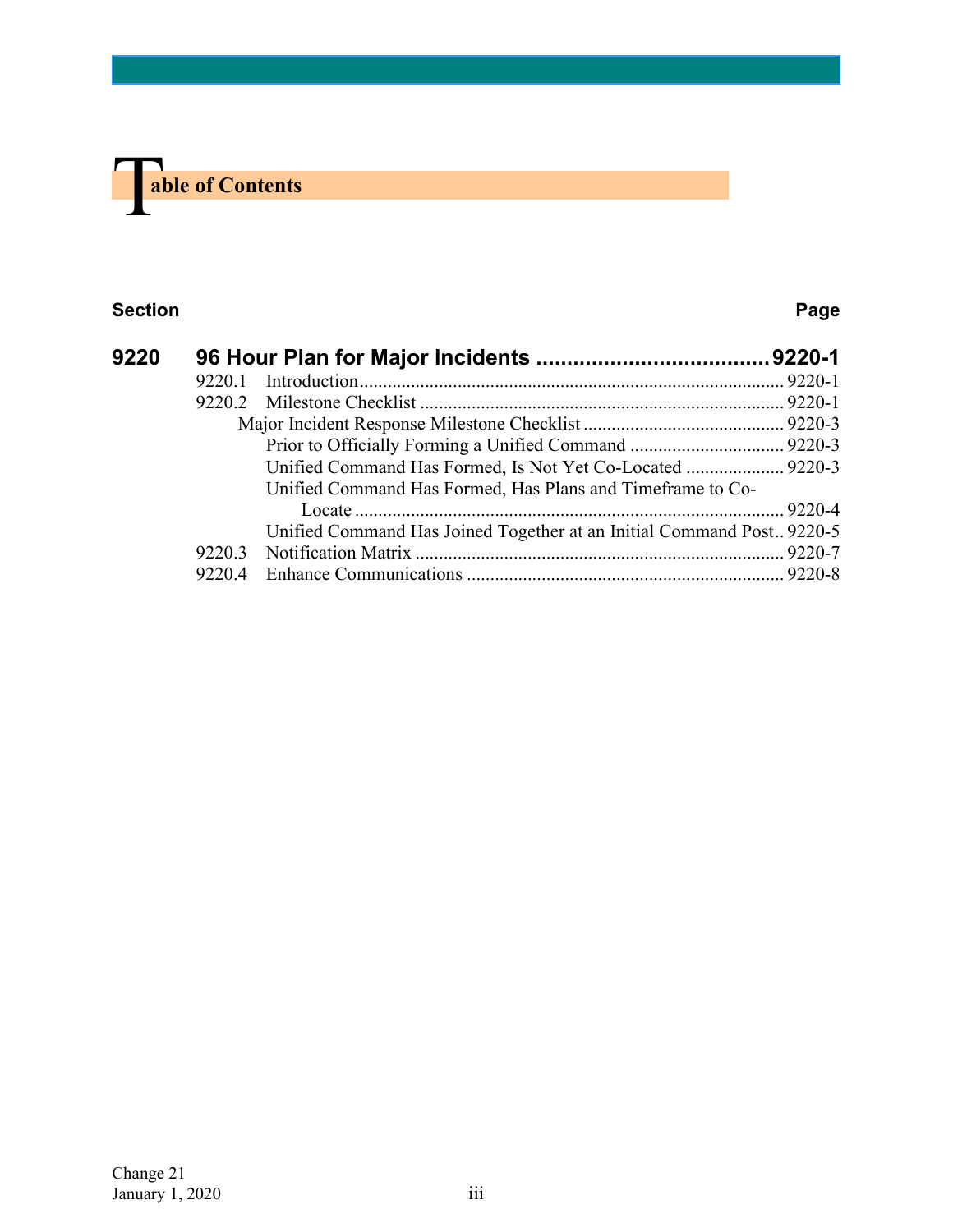# <span id="page-2-1"></span><span id="page-2-0"></span>**96 Hour Plan for Major Incidents**

### <span id="page-2-2"></span>**9220.1 Introduction**

The purpose of this 96 Hour Plan is to provide strategic guidance to support rapid, well-coordinated, extended and continuous operations for a major incident. To ensure success, response leaders (agencies and potential spillers alike) need to ask the right questions, engage all partners fully, refer to the right plans and set the right priorities for a major incident. This plan can help establish or accelerate operational momentum, build interagency coordination and earn public trust. This guidance reflects lessons learned, taken from spills and exercises, as well as input from northwest area committee members. The target audience for this plan is the key leadership positions at the command staff and section chief level. The target audience for this plan is the key leadership positions at the command staff and section chief level, not tactical operations.

This section contains a major incident response milestone checklist, a table on critical notifications and guidance for response leaders to enhance communication during a major response. The milestones presented in the 96 Hour Checklist are aspirational, intended to guide responders towards success. Not all checklist items are applicable to every incident and not all will be started or finished within the aspirational timelines. The checklist is a tool, designed to posture (not mandate) or refine response professionals' ability to simultaneously champion mission success and transparency, given the totality of the circumstances.

## <span id="page-2-3"></span>**9220.2 Milestone Checklist**

The purpose of this checklist is to guide response leadership in identifying major tasks, in a relative order of priority, to accomplish within the first 96 hours of a major incident response. Once leaders have determined the context of the situation and initial priorities, the checklist will then support them in establishing a work cycle for extended, continuous operations. Every response is different and therefore these milestones are aspirational, intended to guide responders towards success. The critical steps should be taken early to establish operational momentum, build interagency coordination and earn public trust.

It is understood that in the early hours of an incident, responding agencies and potential responsible parties may each take similar steps (for example, make notifications). It is also understood that initially a single individual may be performing multiple roles as the response organization builds. Some of these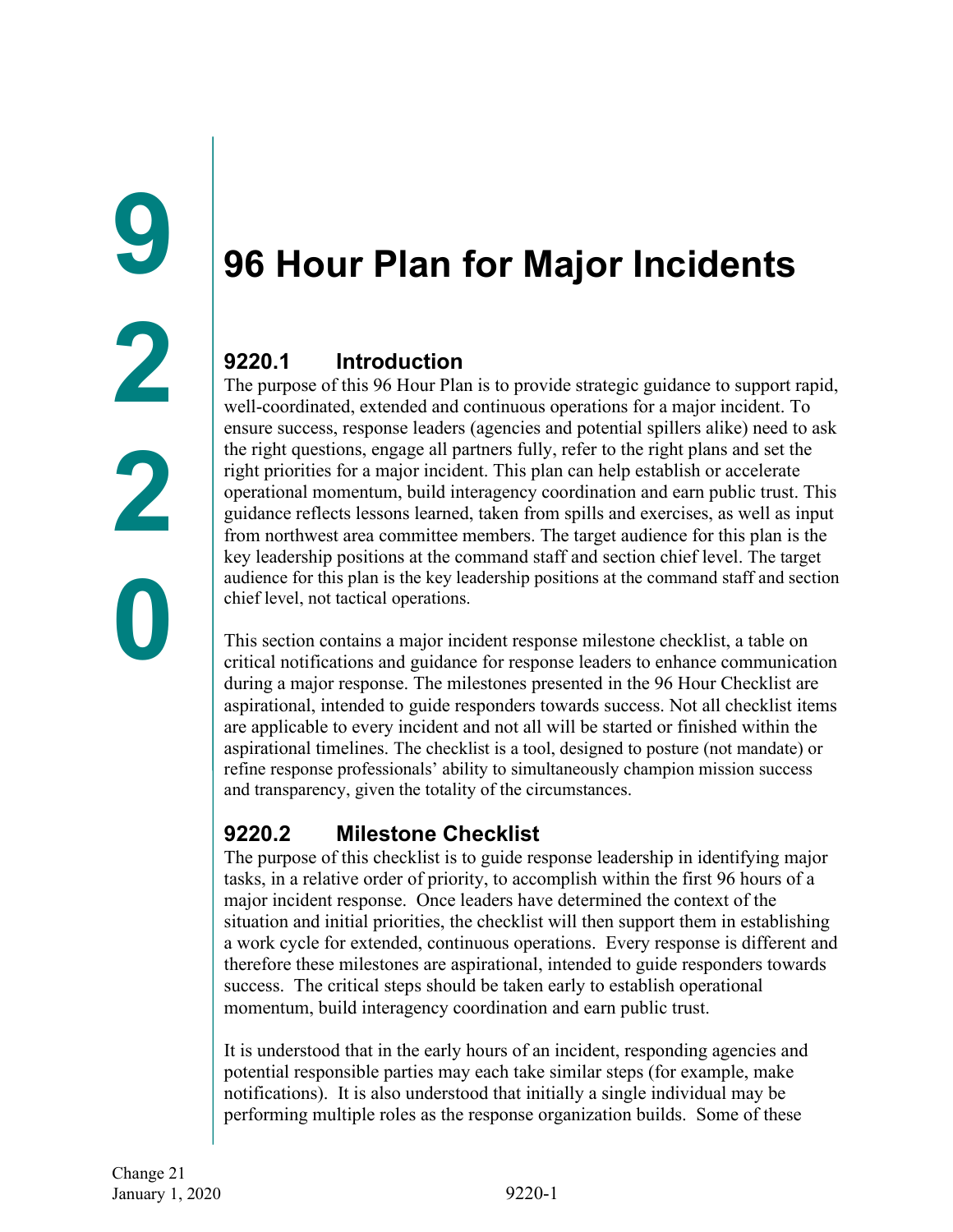#### *9220. 96-Hour Plan for Major Incidents*

tasks will be started prior to forming a unified command, until we begin to perform them together at an incident command post, under a unified command.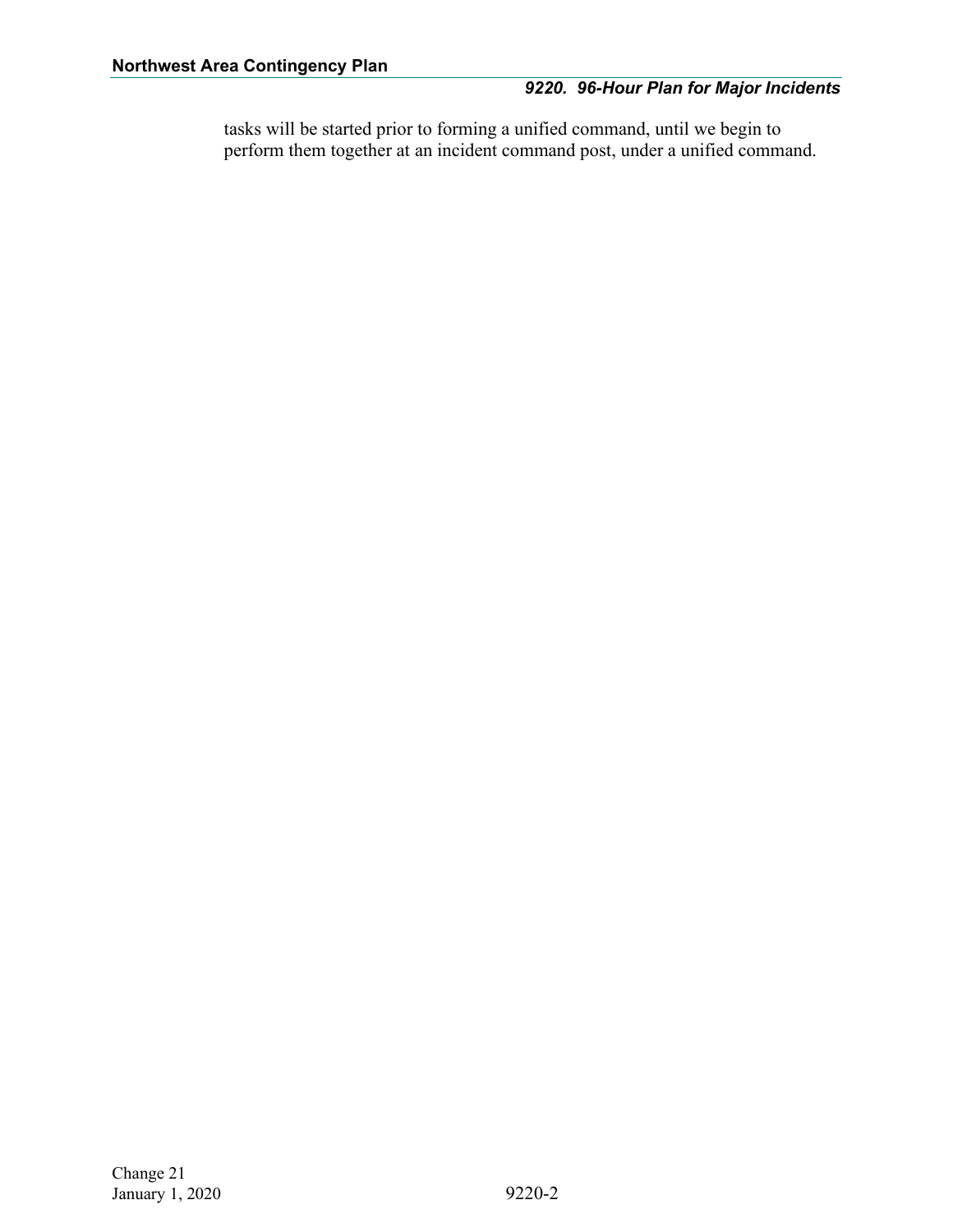#### <span id="page-4-0"></span>**Major Incident Response Milestone Checklist**

*Use this form to record the time a task has been completed. Assume that proper notifications have initiated the response. The milestones/tasks mark the hours that certain activities should begin, though they may take several more hours or days to complete. Every response is different and therefore these milestones are aspirational, intended to guide responders towards success. Not all milestones are appropriate for every response.*

#### <span id="page-4-1"></span>**Prior to Officially Forming a Unified Command Day 1 Hour +2**

| <b>Assigned</b> |                                                                       |  |
|-----------------|-----------------------------------------------------------------------|--|
| Τo              | Task                                                                  |  |
|                 | Type and classify the incident to assess the risk.                    |  |
|                 | Begin federal/state/trustee/local stakeholder response partner        |  |
|                 | notifications.                                                        |  |
|                 | Determine immediate responder and community risks including the       |  |
|                 | need and resources for air monitoring.                                |  |
|                 | Establish safety/security zones. (must be done via Captain of The     |  |
|                 | Port Order in marine zones)                                           |  |
|                 | Consider the need to evacuation personnel or residents.               |  |
|                 | Establish initial incident objectives.                                |  |
|                 | Begin ICS form 201.                                                   |  |
|                 | Develop initial hazard assessment worksheet and start work on initial |  |
|                 | site specific safety plan.                                            |  |
|                 | Mobilize initial assessment teams (land, water and aerial, as         |  |
|                 | necessary).                                                           |  |
|                 | Identify the PIO in each response agency and connect to other PIOs.   |  |
|                 | Establish an initial conference call, or connect by e-mail.           |  |
|                 | Issue initial joint (response agency) press release (between 30       |  |
|                 | minutes and 2 hours per area plan policy).                            |  |
|                 | Determine initial resources for responding.                           |  |
|                 | Begin resource tracking.                                              |  |
|                 | Identify Unified Command (UC) members. Establish time for an          |  |
|                 | initial conference call, connect by e-mail or set up a meeting.       |  |

#### <span id="page-4-2"></span>**Unified Command Has Formed, Is Not Yet Co-Located Day 1 Hour +3**

| <b>Assigned</b> |                                                                        |  |
|-----------------|------------------------------------------------------------------------|--|
| Тο              | Task                                                                   |  |
|                 | Request Scientific Support Coordinator assistance and order            |  |
|                 | trajectories.                                                          |  |
|                 | Obtain Safety Data Sheet(s) or other data from spiller to identify oil |  |
|                 | / hazardous material properties.                                       |  |
|                 | Establish overflight assessment and observation feedback loop to       |  |
|                 | response partners.                                                     |  |
|                 | Identify Geographic Response Plan priorities. Communicate on           |  |
|                 | priorities with response contractors. Begin compiling ICS Form         |  |
|                 | 232, Resources at Risk form.                                           |  |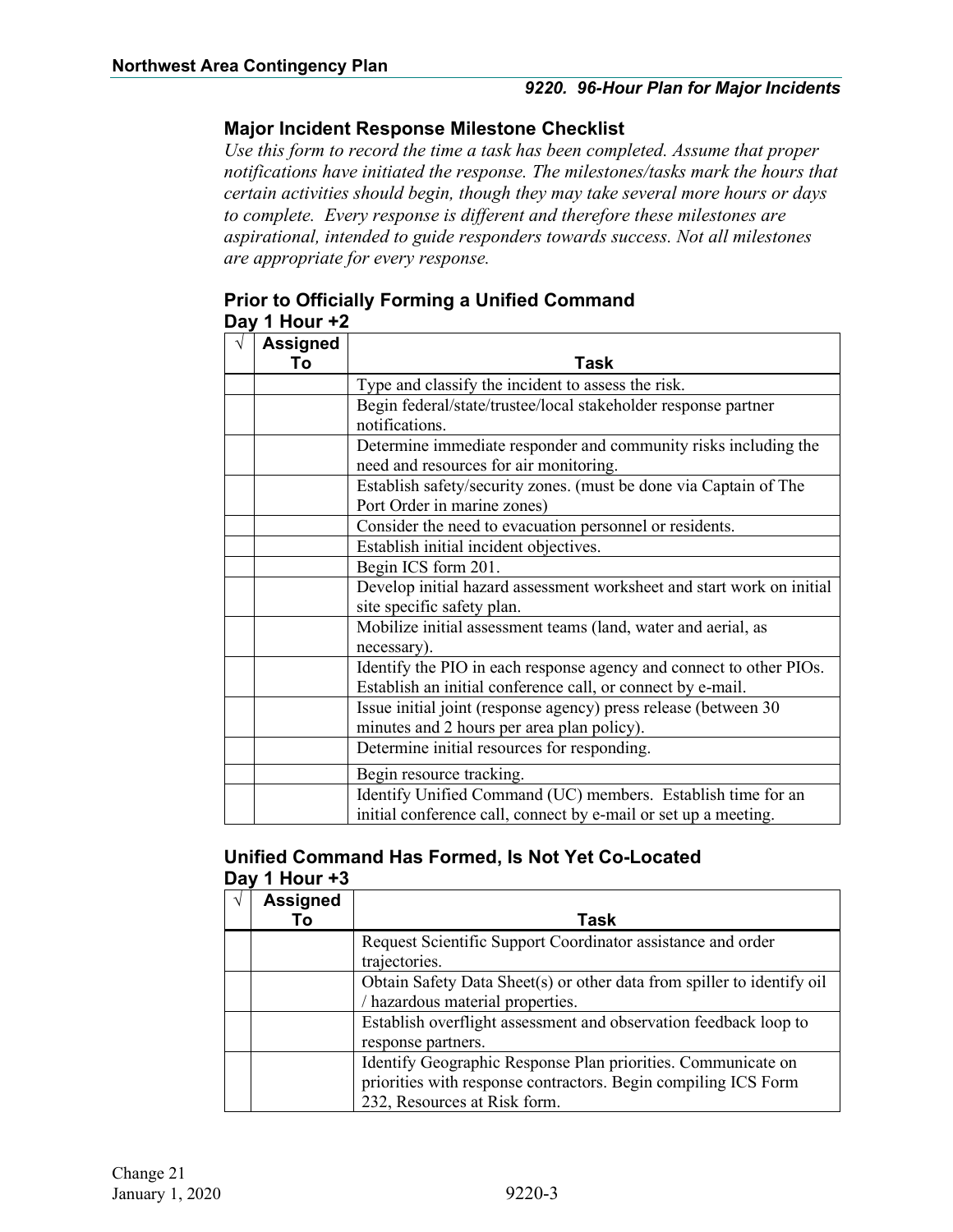| <b>Assigned</b><br>Т٥ | Task                                                              |  |
|-----------------------|-------------------------------------------------------------------|--|
|                       | Determine port closure options/necessity (Captain of the Port     |  |
|                       | decision).                                                        |  |
|                       | Establish contact with local Emergency Operations                 |  |
|                       | Center/City/County Emergency Managers, begin to share             |  |
|                       | information.                                                      |  |
|                       | Assess whether the incident may impact a population with access   |  |
|                       | challenges (disabilities, non-English speakers, etc.)             |  |
|                       | Continue making broader tribal, elected official and stakeholder  |  |
|                       | notifications.                                                    |  |
|                       | Locate and secure joint Command Post, as needed. Secure space     |  |
|                       | based on scenario and scope of the incident. Consider space for a |  |
|                       | bullpen and breakout rooms.                                       |  |

#### <span id="page-5-0"></span>**Unified Command Has Formed, Has Plans and Timeframe to Co-Locate Day 1 Hour +5**

| 1 IVUI<br><b>Assigned</b> |                                                                                                                                                                             |  |
|---------------------------|-----------------------------------------------------------------------------------------------------------------------------------------------------------------------------|--|
| To                        | Task                                                                                                                                                                        |  |
|                           | Transition to joint Command Post as necessary.                                                                                                                              |  |
|                           | Agree on common operating picture.                                                                                                                                          |  |
|                           | Request Endangered Species Act emergency consultation, using                                                                                                                |  |
|                           | information from the ICS Form 232 and the form provided in<br>Section 9404.                                                                                                 |  |
|                           | Identify and notify commercial / private fish and shellfish owners.                                                                                                         |  |
|                           | Identify and notify downstream drinking, agricultural, and industrial<br>water users. Communicate with the Environmental Unit.                                              |  |
|                           | Determine need and establish temporary flight restriction, as<br>necessary.                                                                                                 |  |
|                           | Consider whether vessel of opportunity skimming systems, public<br>equipment caches or U.S. Naval response resources (local or<br>SUPSALV) are needed. Order as applicable. |  |
|                           | Engage with tribal enforcement and local health departments to<br>open communication concerning shelter in place, fisheries closures<br>and water user impacts.             |  |
|                           | Coordinate to determine staging areas.                                                                                                                                      |  |
|                           | Consider night operations, begin planning for staffing, support and<br>shifts, as appropriate.                                                                              |  |
|                           | For cross border incident (international or state boundaries),<br>establish liaison between governments/Governors.                                                          |  |
|                           | Identify accommodations (hotels, motels, etc.) and food service<br>companies to support responders.                                                                         |  |
|                           | If appropriate to consider use of dispersants or in-situ burning,<br>notify trustees and tribes to allow time to work through the decision<br>process.                      |  |
|                           | Evaluate whether the spilled $oil(s)$ have the potential to become<br>submerged or sink. Inform UC immediately if so.                                                       |  |
|                           | If appropriate to consider use of dispersants or in-situ burning,<br>mobilize necessary resources.                                                                          |  |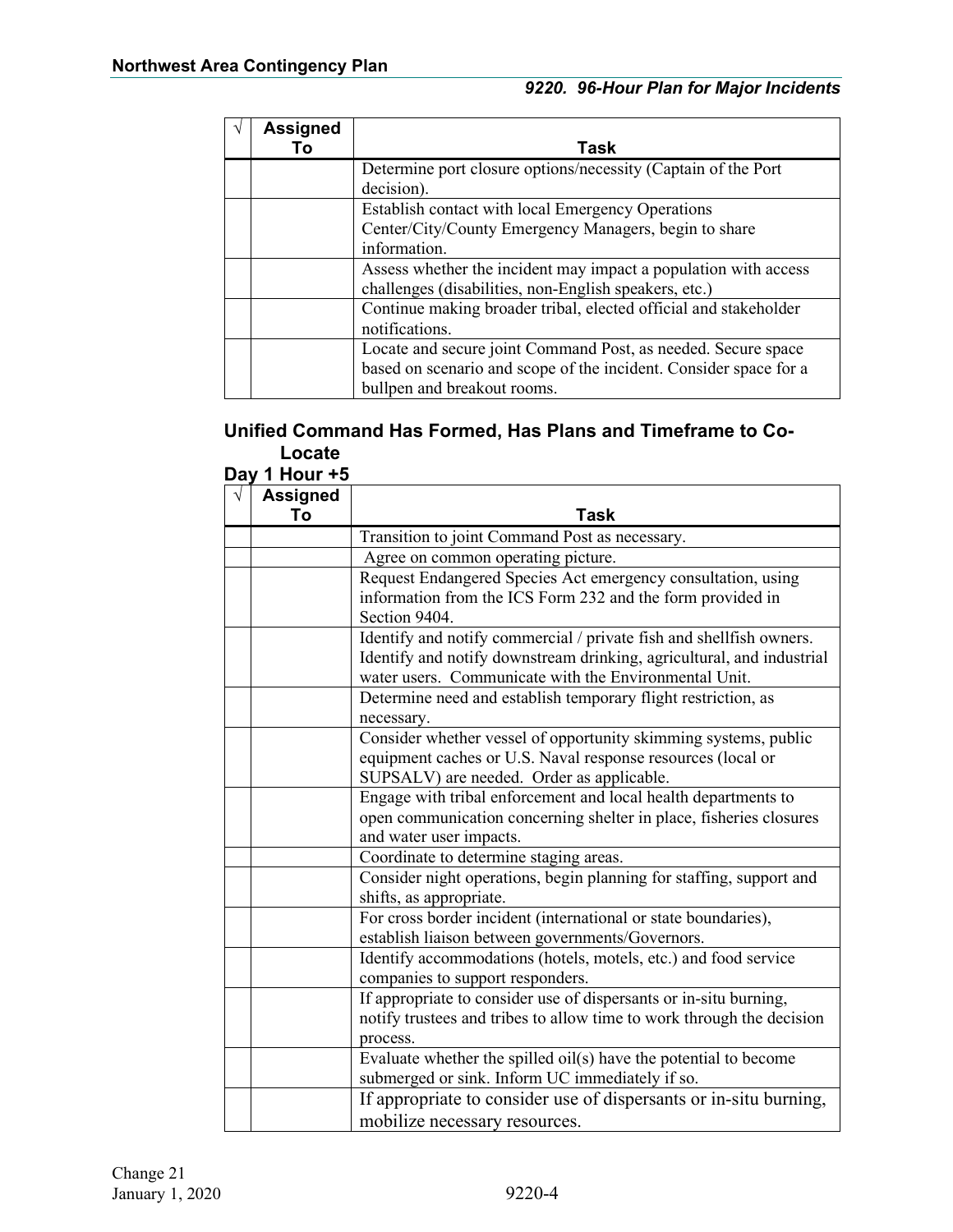| <b>Assigned</b><br>To | Task                                                                              |  |
|-----------------------|-----------------------------------------------------------------------------------|--|
|                       |                                                                                   |  |
|                       | UC to establish overall incident objectives.                                      |  |
|                       | Identify limitations and constraints, critical information                        |  |
|                       | requirements.                                                                     |  |
|                       | Establish Situation Display and gather facts and data to support the<br>response. |  |
|                       | Identify expanded list of resources at risk and complete an ICS form              |  |
|                       | 232.                                                                              |  |
|                       | Establish Communication Plan, including timing of media releases,                 |  |
|                       | social media and press conference protocols.                                      |  |
|                       | Request a National Oceanic and Atmospheric Administration                         |  |
|                       | (NOAA) Spot forecast for localized weather.                                       |  |
|                       | Begin drafting social media plan for UC approval.                                 |  |
|                       | Establish Liaison Plan that includes a comprehensive list of                      |  |
|                       | coordination points in all appropriate agencies/organizations.                    |  |
|                       | Obtain source sample. Plan for sampling needs for the response.                   |  |
|                       | If appropriate, order "hot shot" SCAT resources for assessing extent              |  |
|                       | of oiling and potential passive techniques to prevent re-oiling. Plan             |  |
|                       | for long term SCAT.                                                               |  |
|                       | Expand staging areas as needed.                                                   |  |
|                       | Establish briefing schedule for elected officials and agencies.                   |  |
|                       | Conduct media briefings and consider updating the press release.                  |  |
|                       | Launch a unified, incident-specific web site.                                     |  |
|                       | Consider whether the Command Post is suitable for a long-term                     |  |
|                       | response.                                                                         |  |
|                       | Develop process of managing claims.                                               |  |

#### <span id="page-6-0"></span>**Unified Command Has Joined Together at an Initial Command Post Hour +10 Day 1**

### **Day 2 Hour +24**

| <b>Assigned</b> |                                                                      |  |
|-----------------|----------------------------------------------------------------------|--|
| To              | Task                                                                 |  |
|                 | The Information Officer and Liaison Officer together determine the   |  |
|                 | need / timing for community meetings.                                |  |
|                 | Consider as a best practice, hosting or touring media on or near the |  |
|                 | scene.                                                               |  |
|                 | Assess wildlife impacts. Activate Wildlife Infrastructure as needed. |  |
|                 | Consult with cultural / historical resource specialists as needed.   |  |
|                 | Stand up Maritime Transportation System Recovery Unit                |  |
|                 | (MTSRU) and begin cargo prioritization, if appropriate.              |  |
|                 | Develop long term staffing and demobilization plans, establish       |  |
|                 | fatigue guidelines.                                                  |  |
|                 | Determine documentation management protocols.                        |  |
|                 | Evaluate the effectiveness of recovery tactics to maximize           |  |
|                 | recovery.                                                            |  |
|                 | Plan for disposal, waste issues.                                     |  |
|                 | Plan for decontamination of response / commercial / non-             |  |
|                 | commercial vessels.                                                  |  |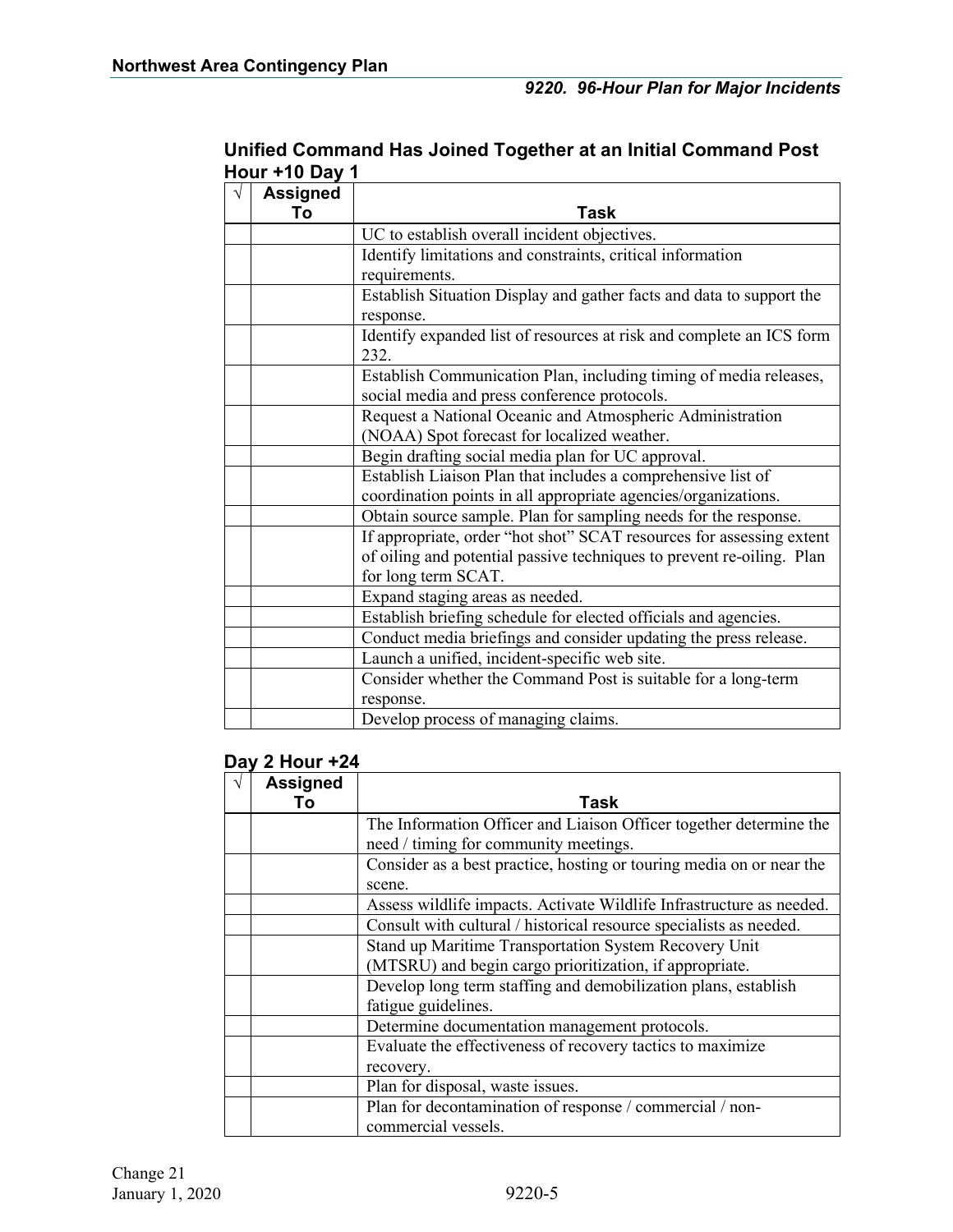| <b>Assigned</b> |                                                                    |  |
|-----------------|--------------------------------------------------------------------|--|
|                 | Task                                                               |  |
|                 | Consider salvage and transfer needs (lightering, etc.).            |  |
|                 | Communicate the claims process to communities, municipalities      |  |
|                 | and business owners.                                               |  |
|                 | Implement west coast mutual aid agreement and begin cascading of   |  |
|                 | resources from out of region, if necessary.                        |  |
|                 | Inform or otherwise convene the Regional Response Team (RRT)       |  |
|                 | for assistance.                                                    |  |
|                 | Finalize, distribute, and brief safety plan.                       |  |
|                 | Establish a volunteer policy as necessary, and develop a volunteer |  |
|                 | management plan.                                                   |  |
|                 | Track all costs and communicate a burn rate to UC.                 |  |

#### **Day 3 Hour +48**

| <b>Assigned To</b> | Task                                                   |  |
|--------------------|--------------------------------------------------------|--|
|                    | Develop long term staffing and demobilization plans.   |  |
|                    | Refine vessel traffic plan.                            |  |
|                    | Activate Volunteer Management Plan, as needed.         |  |
|                    | Continue communication with the incident specific RRT. |  |
|                    | Adjust daily cycle of activities accordingly.          |  |

#### **Day 3-4 Hour +96**

| <b>Assigned To</b>              | Task                             |
|---------------------------------|----------------------------------|
|                                 | Continue communication with RRT. |
| Adjust daily cycle accordingly. |                                  |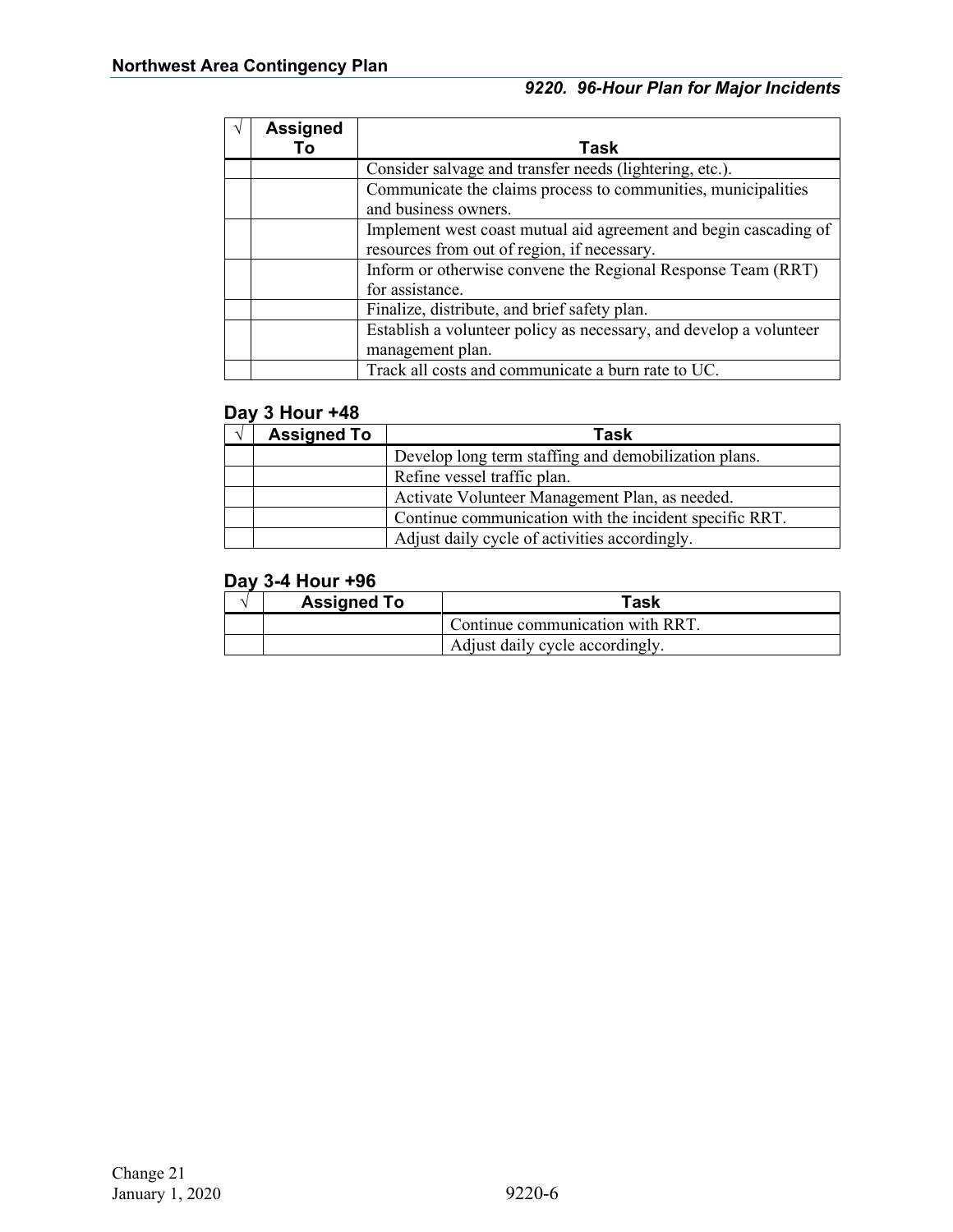### <span id="page-8-0"></span>**9220.3 Notification Matrix**

The notification matrix identifies key notifications that federal and state officials and responsible parties have protocols or obligations for conducting. Multiple notifications to the same organizations are expected and are acceptable. It is a best practice for agencies to verify their notification lists at least annually.

| <b>Audience</b>                      | <b>Federal/State</b><br><b>Authority</b> | <b>Incident Command</b><br><b>Function/Connection</b> |
|--------------------------------------|------------------------------------------|-------------------------------------------------------|
| Federal and State Emergency          |                                          | <b>Responsible Party</b>                              |
| Notification Call Centers            |                                          |                                                       |
| <b>International Partner</b>         | <b>USCG/EPA</b>                          |                                                       |
| Coordination (CCG, EC)               |                                          |                                                       |
| Regional Response Team               | <b>USCG/EPA</b>                          | <b>UC</b>                                             |
| <b>RRT X Executive Committee</b>     | <b>USCG/EPA/STATES</b>                   | UC/Liaison                                            |
| Agencies                             |                                          |                                                       |
| <b>USCG Strike Team</b>              | <b>USCG/EPA</b>                          | UC/Operations                                         |
| Scientific Support Coordinator       | <b>USCG/EPA</b>                          | UC/Environmental Unit                                 |
|                                      |                                          | (EU)                                                  |
| Federal Trustees including           | <b>USCG/EPA</b>                          | EU/Liaison                                            |
| NOAA, DOI, Agriculture               |                                          |                                                       |
| State Trustees including Fish,       | <b>STATES</b>                            | EU/Liaison                                            |
| Wildlife, Game, Parks, Health,       |                                          |                                                       |
| Historic Preservation, Natural       |                                          |                                                       |
| Resources                            |                                          |                                                       |
| Tribes                               | USCG/EPA/STATES                          | EU/Liaison/UC                                         |
| Public Health Agencies               | <b>STATES</b>                            | EU/Liaison/UC                                         |
| County and City Emergency            | <b>STATES</b>                            | UC/Liaison                                            |
| Managers                             |                                          |                                                       |
| White House Officials                | <b>USCG/EPA</b>                          | Liaison                                               |
| Governors                            | <b>STATES</b>                            | Liaison                                               |
| <b>Congressional Representatives</b> | <b>USCG/EPA/STATES</b>                   | Liaison                                               |
| <b>State Legislative</b>             | <b>STATES</b>                            | Liaison                                               |
| Representatives                      |                                          |                                                       |
| Local Elected Officials              | <b>STATES</b>                            | Liaison                                               |
| <b>Affected Ports</b>                | <b>USCG/STATES</b>                       | MTSRU/Liaison                                         |
| Municipal Government                 | <b>STATES</b>                            | UC/Liaison                                            |
| <b>County Government</b>             | <b>STATES</b>                            | UC/Liaison                                            |
| State law enforcement and fire       | <b>USCG/EPA/STATES</b>                   | UC/Operations                                         |
| agencies                             |                                          |                                                       |
| Tribal law enforcement and           | <b>USCG/EPA/STATES</b>                   | EU/Liaison/UC                                         |
| local health authorities for fish    |                                          |                                                       |
| closure                              |                                          |                                                       |
| Notification contained in            | <b>USCG/EPA/STATES</b>                   | EU/Liaison                                            |
| Geographic Response Plans            |                                          |                                                       |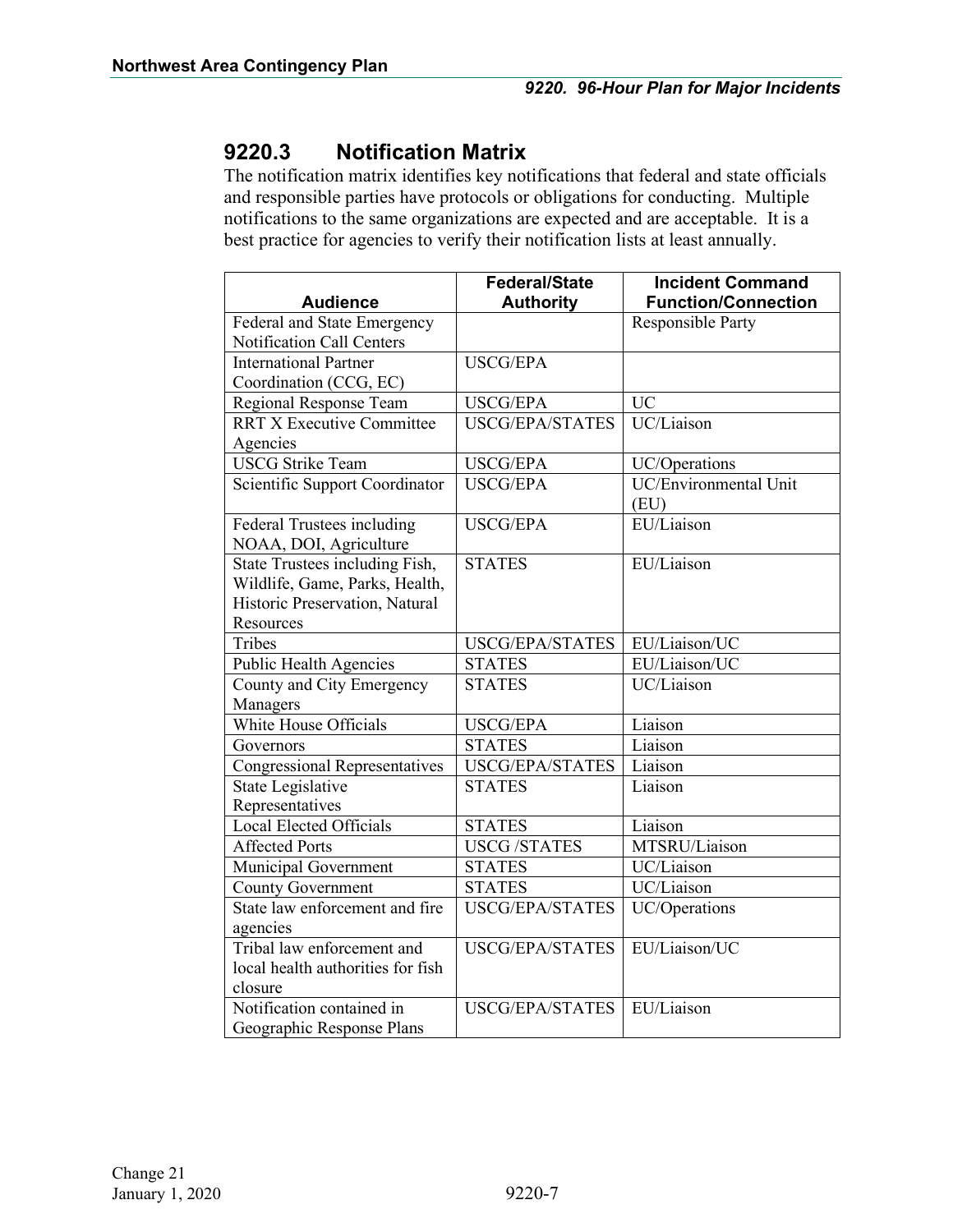### <span id="page-9-0"></span>**9220.4 Enhance Communications**

This Section provides guidance to response leadership that will enhance communications in a major incident in a way that establishes operational momentum, builds interagency coordination and earns public trust. These communication strategies should be incorporated by response leadership into training, internal procedures and practiced at drills.

#### **Use Strategic Messaging**

Communication should be at the epi-center of a major response. Federal, state, local, and responsible party leadership should employ rapid, aggressive and targeted strategic messaging to gain the confidence of the public, tribes and elected officials during a response.

 Strategic messaging means intentional planning for a flow of credible information over the course of an extended response, using all relevant modes of communication.

Strategic messaging should not be confused with routine public affairs outreach. It builds on strong existing relationships developed with the media and elected officials, and should be cultivated before spills occur on a routine basis. These relationships will result in communication that is clear and compelling, tailored to the local audience and focused on the key issues of risk communication, safety and environmental issues, and public safety and security during a response.

Examples of strategic messaging identified in this area plan are:

- Report the volume of the spill in terms of the potential maximum quantity or use a range of potential volumes if necessary. Be prepared to explain how the actual volume will be determined. Having to change an initially reported spill volume will diminish credibility, yet reporting a spill volume is a critical data point for the public.
- Get agreement in the most immediate manner possible about incident facts that can be spoken to in the early hours; for example, information on the ICS 201 form. It takes time to ascertain facts about a crisis. Waiting for "perfect" information does not help build trust.
- Be prepared to speak about the plans that we have in place, the national framework for response and the assets being brought to bear to the response.

#### **Media Outreach**

Federal, state, local, and responsible party Public Information Officers (PIOs) should conduct rapid and aggressive media outreach campaigns during a major response. Outreach should focus on demonstrating and conveying the capability of the unified command to manage the response. Failure to make this effort may result in competing media coverage that could send contrary or misleading information. Even in situations where information is incomplete, response leadership should hold daily press conferences.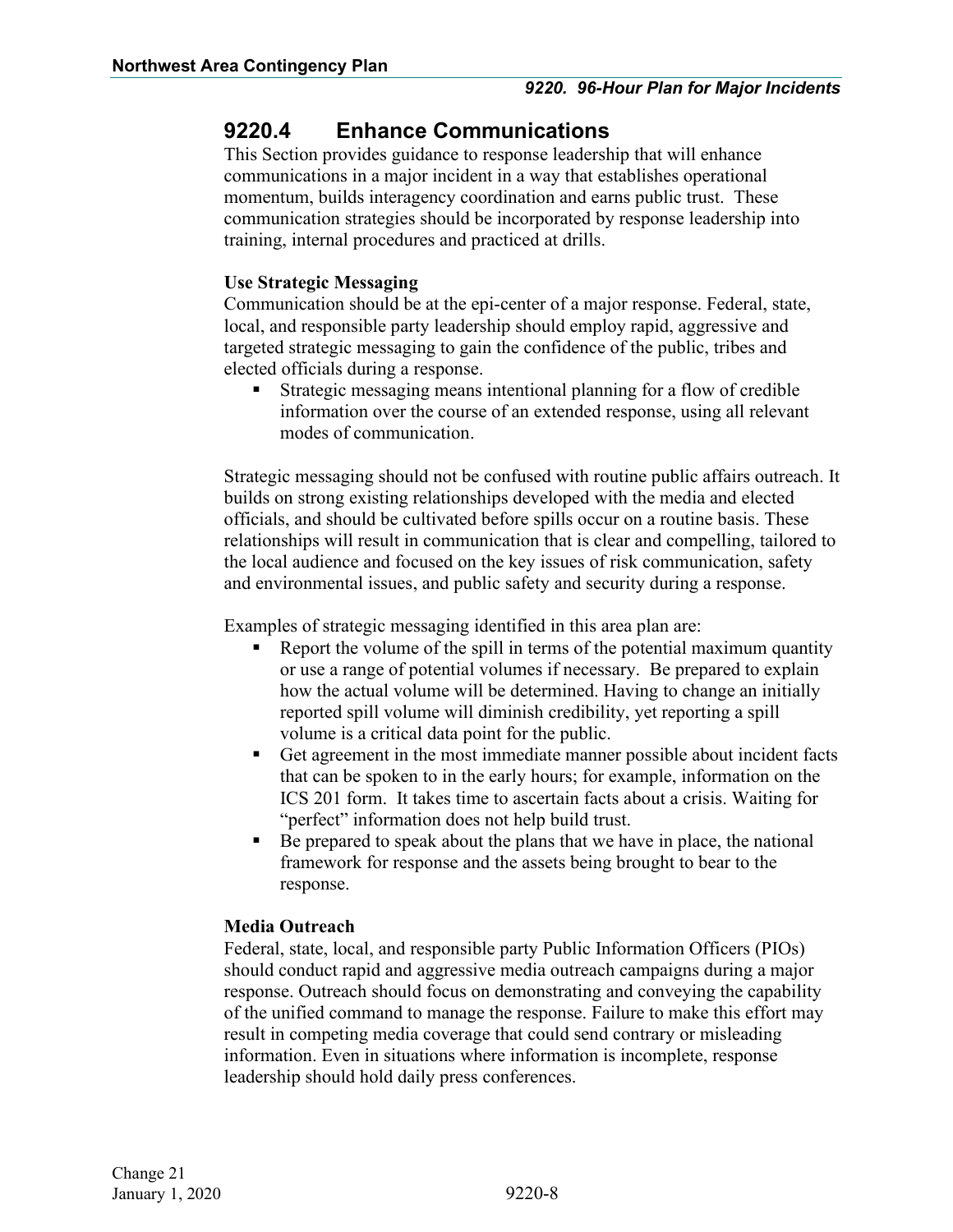Examples of effective outreach identified in this area plan are:

- Allowing the media escorted access to the command post, while still ensuring operational security.
- Allow the media direct access to the unified commanders, as the response allows.

#### **Web-based Media, Television and Print**

The public is now more apt to use television, internet, and social media for news. Failure to use these communication modes will result in an information void. In addition to televised press conferences, within 24 hours of a major crisis, responses should incorporate an incident specific web site that allows collaboration between all members of the Unified Command. PIOs should also use social media, including Facebook and Twitter, to deliver information such as scheduled press conferences, major response milestones, major successes, factual data, etc.

- Federal agencies and industry may have restrictions that prevent leadership from capitalizing on the power of social media. Therefore, incident commanders should partner with the state and local agencies to host incident specific web sites and communicate using social media, to effectively tell the operational story.
- The pace of social media requires establishing an early presence on social media. Incident Commanders should encourage and facilitate this this by asking for a social media plan and agreeing in the most immediate manner possible about incident facts that can be spoken to in the early hours; for example, information on the ICS 201 form.
- Incident commander should ask to be informed about conversation trends and rumors, and adjust and adapt the communication plans accordingly.

#### **Risk Communication**

Federal, state, local, and responsible party incident commanders should rapidly and continuously convey public safety, environmental concerns, security threats, and economic impacts to improve public trust.

Example of a best practice identified in this area plan:

 Consider asking recognized local, regional, or national experts (i.e. NOAA Scientific Support Coordinators, academic experts, local Emergency Managers, etc.) to deliver messages.

#### **Congressional/State/Elected Official/Political Appointee Outreach**

Elected officials are included in communications protocols for major responses. They require periodic operational briefs in order to inform their constituents. Response incident commanders should conduct elected official briefings early on in the response once they have gained reliable situational awareness. If response leadership does not maintain an aggressive political outreach program, they run the risk of having to publicly defend response actions in addition to trying to fill an information gap.